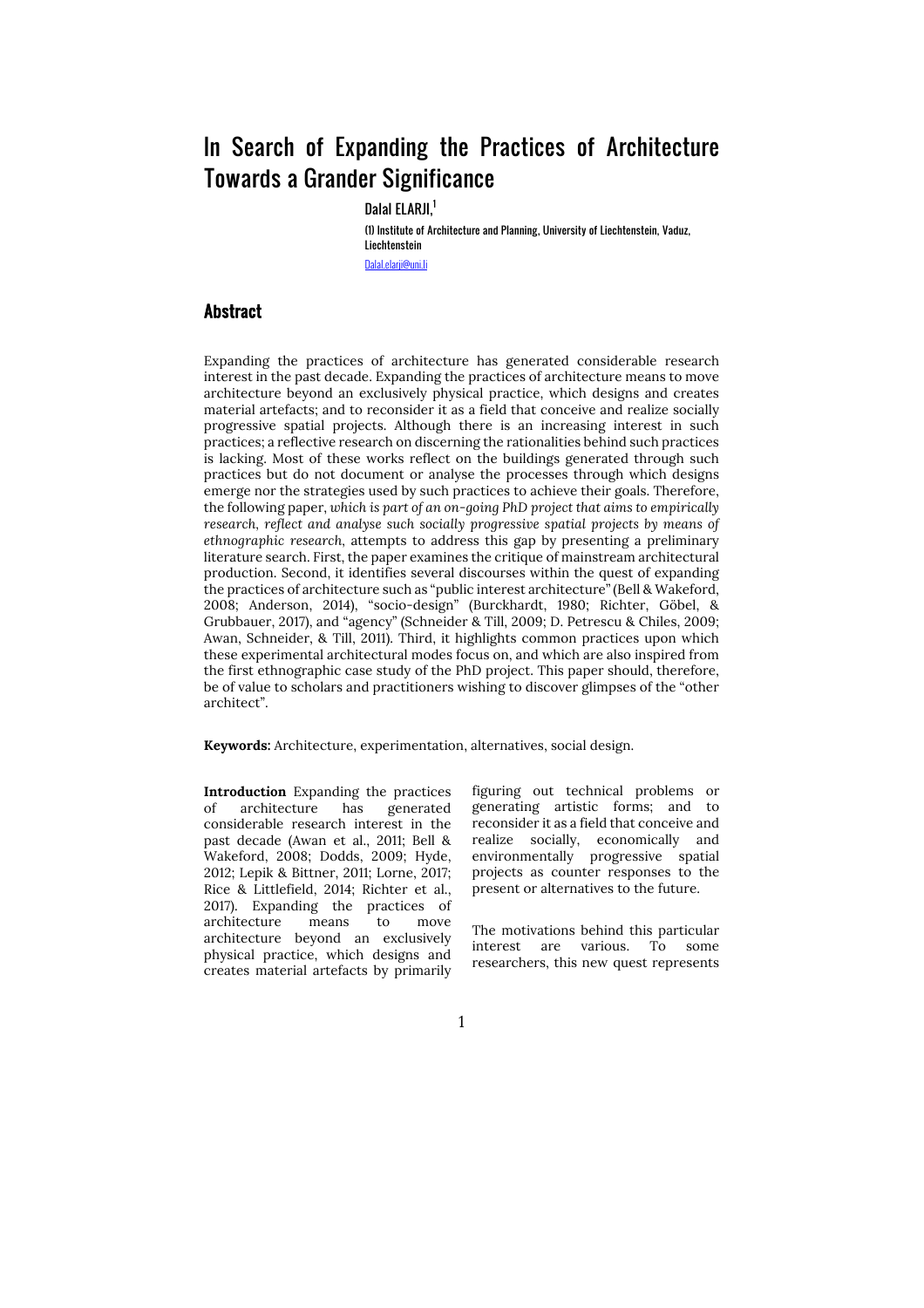opportunities for freeing the practices of architecture from static and limited roles (Bell & Wakeford, 2008). To others, it is a way to overcome the world's present day situation, characterized by ecological, economical, political and societal challenges (Hyde, 2012, p. 17). However, a growing body of architects and researchers sees this quest as a counter response to the various manifestations of capitalism in our cities (Querrien, Petcou, & Petrescu, 2013).

The critique of mainstream capitalist architecture can be shortly described as follows: The moment that buildings were transformed from objects to "use" to objects to "own", or in other words from having a "use-value" to having "asset-value"; "city making" started to escape the hands of the architects but also those of the citizens. This produces a generic architecture, which is often described to be similar (Ibelings, 1998; Bull, 2007; Awan et al., 2011), but also commercial without necessarily any ideological statement (Graaf, 2015). It is an architecture of disengagement, which is more designed to respond to "the global majority language of profit" (Stoner, 2012, p. 12) than to the needs of people.

The critique described above drove several researchers and architects into researching and engaging in more social and political ways of practicing architecture. Furthermore, numerous architects decide that critique is not enough and that it needs to be combined with action (Doucet & Cupers, 2009; Schneider & Till, 2009). Therefore they engage in experimental practices, which manage to move around and within economic powers and city logics of production and consumption, and pursue instead social dreaming and utopian ideals. It almost seems that there is a silent revolution taking place at these present times, claiming an anti-capitalist production of space, reclaiming open space as a common resource and creating a sense of transformative possibility<sup>1</sup>. Such resistance of pre-established norms reflects on and opens a discussion on the current processes of space production in times where most space in cities is privatized (Cupers & Miessen, 2002; Le Strat, 2007; Petcou & Petrescu, 2007; Sassen, 2018) and there is not much space left for possibilities and imagination.

This raises numerous questions such as: 1) How did the critique of mainstream architectural production led architects and researchers to engage in more social and political ways of practicing architecture? 2) What are the various discourses within the quest of expanding the practices of architecture towards a greater social and political relevance? Furthermore, this paper tries to address a broader question of: 3) how does architecture entails possibilities to improve our society?

This paper, which is part of an ongoing PhD project, presents a literature review that attempts to address the above questions. The paper is structured as follows: the first section sheds light on the critique of mainstream architectural production and highlights the need for more socially and politically engaged modes of producing architecture. The second section identifies the various discourses within the quest of expanding the practices of architecture towards a grander significance. The last section highlights the common practices

in Berlin FUB (2018), designed by the collective Raumlabor.

 $1$ <sup>1</sup> These are first impressions from the first empirical and ethnographic case study of the PhD project, which is the Floating University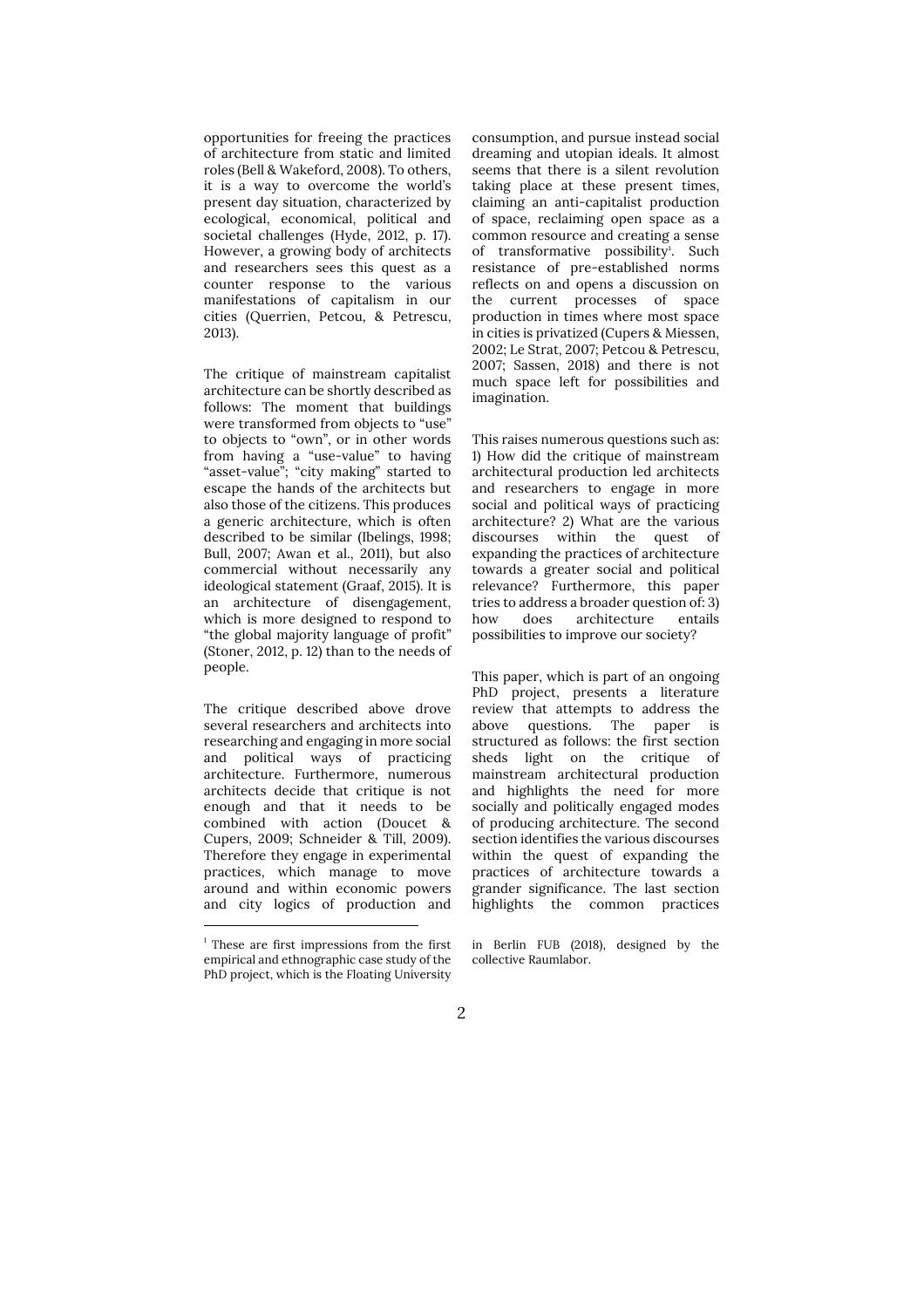brought up by such discourses and which are reflected in these experimental architectural modes.

## 1. The critique of mainstream architectural production

Before diving into the several discourses within the quest of expanding the practices of architecture towards a greater relevance, it's necessary to shed some light on the critique of mainstream architectural production. This critique had, over the last decades, fueled this quest and drove various architects into researching and engaging in more social and political practices of architecture, believing that architecture holds various possibilities for improving our society.

In his critique of architecture's state, the architectural historian Manfredo Tafuri talks about "impotent and ineffectual myths" (1976, p. 182) that keeps architecture a prisoner of the powers of capitalist development. More than forty years later, it seems that these impotent and ineffectual myths are getting stronger. A simple example would be that of the buildings that complement the ride to any airport in most cities in the world, which represent "the global majority language: the language of profit" (Stoner, 2012, p. 1).

This language of profit manifests itself through "strong normalizing tendencies of mainstream architectural production" (Awan et al., 2011, p. 27), which are often held responsible for creating a homogenized built environment composed of isolated retreats of glassy monuments. According to the architectural historian and critic Hans Ibelings "cities and agglomerations around the world have

undergone comparable development and assumed similar shapes" (Ibelings, 1998, p. 67). Catherine Bull, landscape architect and architectural theorist, adds that architecture is being under "the dominating trends towards the technical standardization, spatial homogenization and off-site decisionmaking" (Bull, 2007, p. 210). Indeed, the influence of global economic forces on architecture had created, nearly everywhere and by relying on similar processes of space production, to a homogeneous and anonymous urban conglomeration, which the architect and architectural theorist Rem Koolhaas names "the generic city" (Koolhaas, 1995). According to him, the latter has no context, no identity, and no end: "it is a fractal, an endless repetition of the same simple structural module (1995, p. 1251). These generic modules or buildings do not have any relation to each other, or even to their surroundings. They assemble a city of indifference, detachment and most importantly of disengagement (Awan et al., 2011, p. 27). To which, people cannot relate and which is often critiqued for no longer being intended for human social needs but rather for global neoliberalism's profit making (Brenner, Marcuse, & Mayer, 2009).

In his article "spatial agency and practicing architecture beyond buildings", Lorne argues that the global economic recession of 2008 exposed the center of mainstream architectural production since much development was stopped (2017). It also provoked and even forced "alternative visions of urban life" (Brenner et al., 2009, p. 176), which aimed to surpass the current global economic forces as a structuring system of social, economic, political and spatial organization. Most importantly, the global economic recession presented an opening to question the seemingly "steady professional claims to architectural knowledge" (Lorne,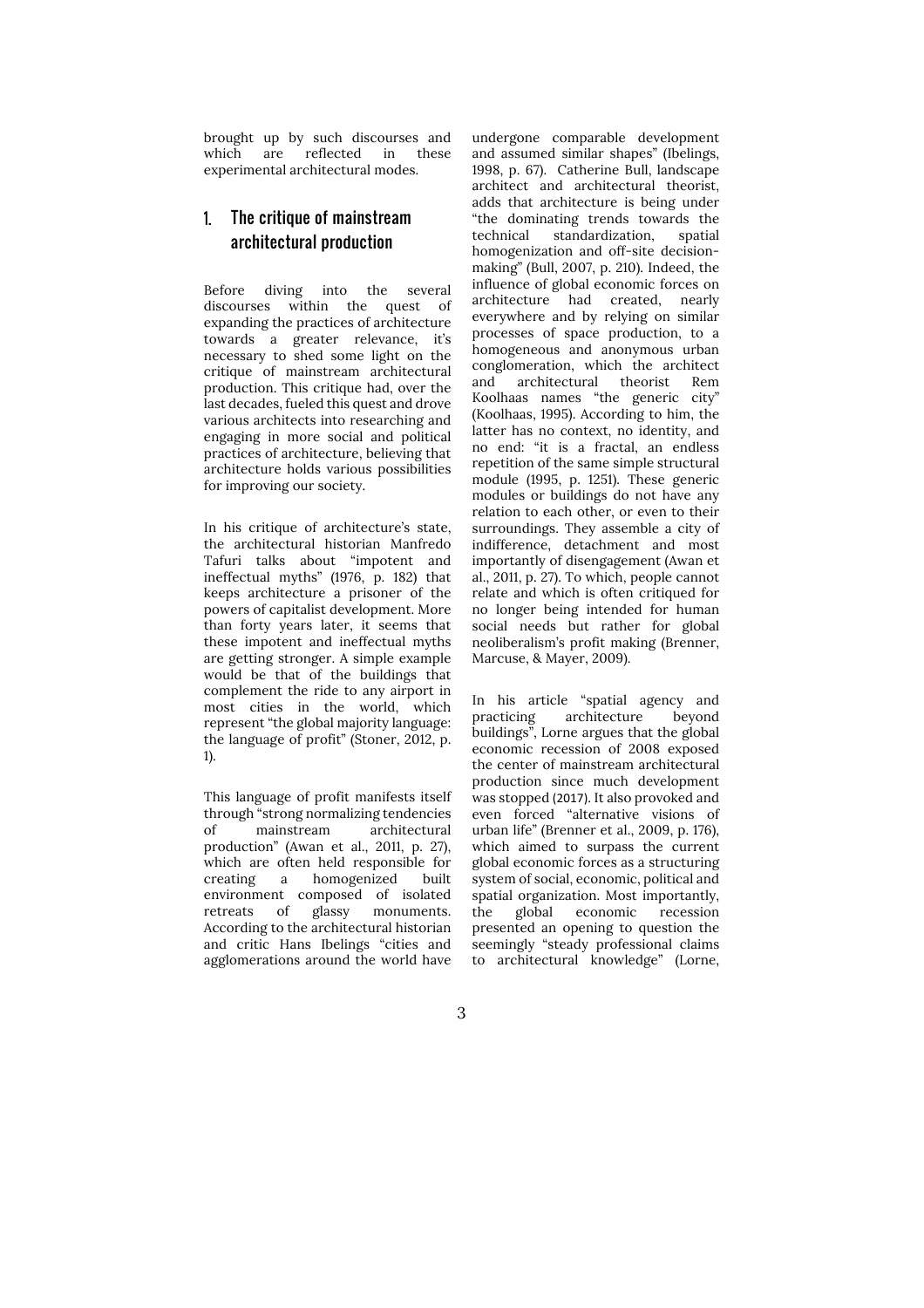2017, p. 276) and to argue for "alternative and subversive spatial strategies" (Stoner, 2012, p. 18).

Once the center became dramatically exposed since lots of developments projects were forced to stop, it lost the right to define or control what is marginal. Therefore, this paper does not view these experimental projects as marginalized practices but rather as spatial practices that expand, challenge and question the normative ways of practicing architecture. Furthermore, the paper focuses on those spatial practices that are not conceived according to the logic of profit but rather to principles of social necessity, wellbeing and local interest.

**1.1.** Post critical turn

Critique in architecture has often relied on theory to assert architecture's social, economic and political beliefs, or to blame the dominant architectural production for rather building for profit instead of people. However, with the rise of what is often named the "crisis of theory" proves that critical theory does not necessarily mean critical practice (Doucet & Cupers, 2009, p. 1). Critique is, without any doubt, relevant: it is valuable since it allows comprehending the apparatuses in order to transform them. Nevertheless, critique alone is not sufficient, and it has to be coupled with action, so it can have an impact on the social, economic and political milieu (Schneider & Till, 2009). Fatigued of the reign of "critical discourse" in architecture, researchers and architects engaged into researching and theorizing experimental practices that aims expanding the practices. Believing that they might "lead to other possible futures" (Doucet & Cupers, 2009, p. 1), and generate "alternative worlds" (Petrescu & Chiles, 2009, p. 109).

In the last decade, these politically and socially-engaged practices started to become more present in the architectural scene. In 2011, the Museum of Modern Art MoMa had curated the exhibition "Small scale, big change", where eleven social projects from different parts of the world were exhibited. Furthermore, the Londonbased architectural collective Assemble has won the 2015 Turner Prize for their work, especially for their involvement in the Grandby neighborhood renovation. The Chilean architect Alejandro Aravena has received the 2016 Pritzker prize for his commitment to social housing and was invited the same year to curate the Architectural Biennale of Venice. The architect and urban researcher Teddy Cruz has won the 2018 Vilcek Prize in Architecture. More recently, the collective platform Atelier d'Architecture Autogérée has won the Building 4Humanity Best Resilient Building Built Award for 2018 for their project R-Urban.

### 2. Expanding the practices of architecture

This section highlights how several architects, theoreticians and authors started to search for other modes of practicing architecture. Researching experimental practices is relevant since it allows for discovering new modalities of architecture and for creating a form of reflexivity. The literature search helped identify the following positions, suggesting a counter response to what Gámez and Rogers (2008) refer to as "the post-critical turn". Taking on an "experimental practice" viewpoint will contribute to the discourses described below which I am positioning my research in.

**Public Interest Architecture:** A group of researchers and architects mobilized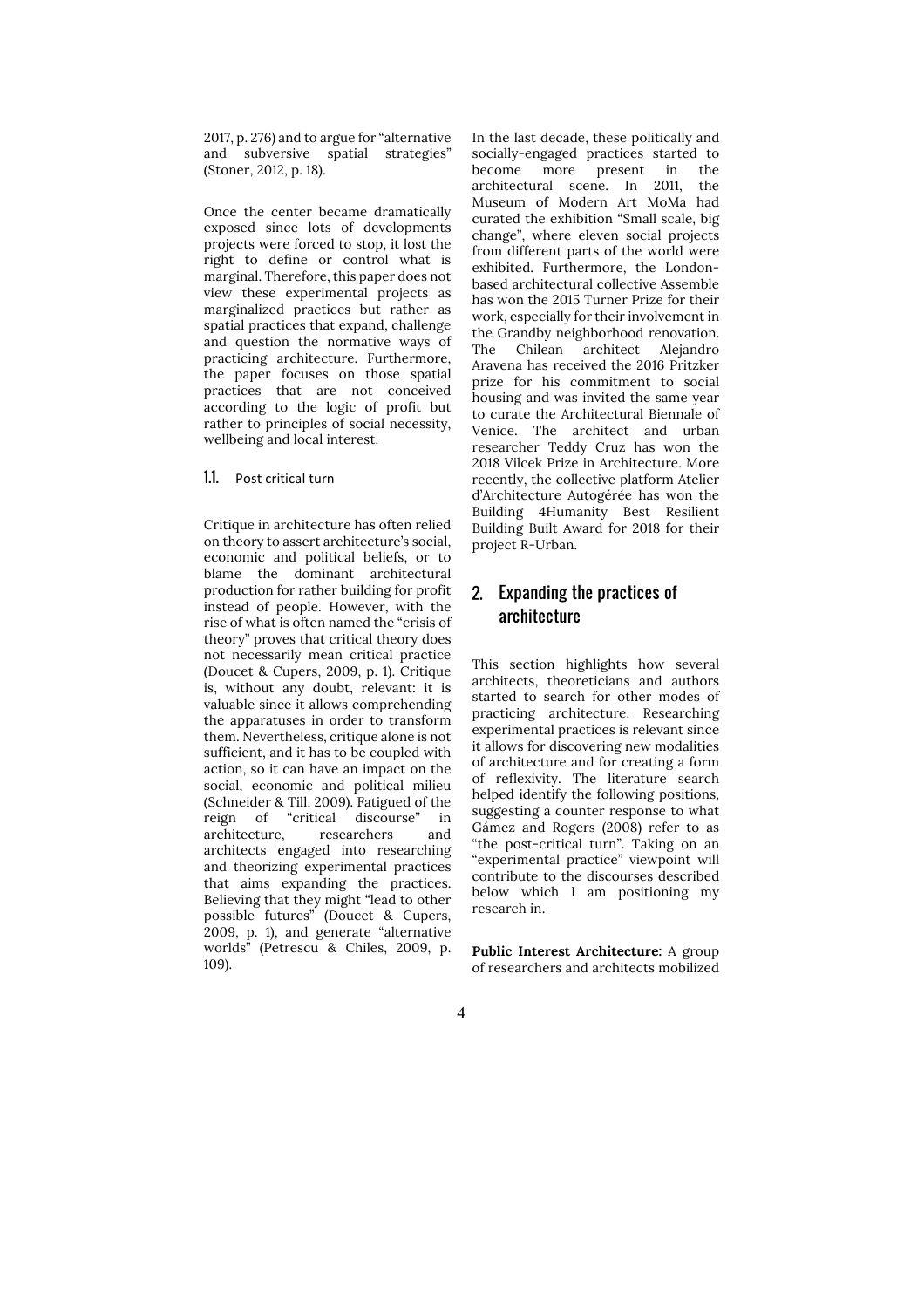around the notion of "design activism" (Bell, 2008), which is similar to the notion of "activist practice" (Feldman, 2004) call for "public interest architecture (Fisher, 2008; Gámez & Rogers, 2008; Anderson, 2014) that promotes equity, inclusivity and social justice through action or process. In the introduction of "Expanding" introduction of "Expanding Architecture: Design as Activism" Gámez and Rogers assert that "to support an architecture of change, a foundational theory that is based on action and provided a counterpoint to the current post-critical turn is necessary" (Gámez & Rogers, 2008, p. 23). Therefore, they propose the notion of "public interest architecture" as a theoretical framework for their practice. In public Interest architecture, the relation between architecture and the public is remodelled from hierarchy to collaboration. The public is involved in the design process. Indeed, public interest architecture escapes from what Awan, Schneider and Till call "a close professional circle" (Awan et al., 2011, p. 43), which has exclusive knowledge and<br>restructures the practice of restructures the practice of architecture as a shared and mutual engagement. According to Anderson: "public interest design provides a framework for relevant twenty-first century architectural project that involves significant social and environmental issues" (2014, p. 16). There are also architects who are acting in the global south whose approach to architecture share many similarities with "public interest architecture". Among these architects is Teddy Cruz founder of Estudio Teddy Cruz, which is interested in the possibilities of the informal to go beyond established political barriers and top-down models and has designed various projects within this line such as "Casa Familiar". Also, Alejandro Aravena founder of Elemental and designer of "Quinta Moroy" (2003) and "Villa Verde Housing" (2010). These projects are based on modular housing unit system, where the

users were involved and given the opportunity to personalize and finish their homes themselves.

**Socio-Design:** Other scholars call for a change of design practice, suggesting instead that architects should not themselves designers of buildings but as "moderators of change" (Lepik & Bittner, 2011, p. 23) or more explicitly "as moderators of a kind of social transformation that views architecture as an instrument with ongoing effectiveness and integrates it with other processes" (Lepik & Bittner, 2011, p. 23). According to these scholars, the global society that we live in entails the expansion of the practices of architecture to incorporate the social aspect. This line of thought allies with another group of scholars who critique the relentless obsession on form and aesthetics (Stoner, 2012; Kaminer, 2017; Doina Petrescu & Trogal, 2017). According to these scholars: pursuing architecture for architecture's sake, or in other words obsessing over form invention has become rather a selfconsuming matter with no end (Van Gerrewey, 2015). They suggest a more radical rethinking of architecture and suggest to use its various possibilities to improve our society: "the aspects of architecture that become important are not the ones of form, surface, style or even structure, but rather demand working upon the ecological, economic, collaborative and processual aspects of making space" (Doina Petrescu & Trogal, 2017, p. 4). Instead of evaluating the world only according to objects, architects need to assess it according to societal challenges. They claim that the architect has been programed to think only as in terms of creating artistic artefacts and therefore is freed from thinking about societal problems. These critiques are similar to and evokes what Burckhardt describes as "socio-design" (1980), which takes in consideration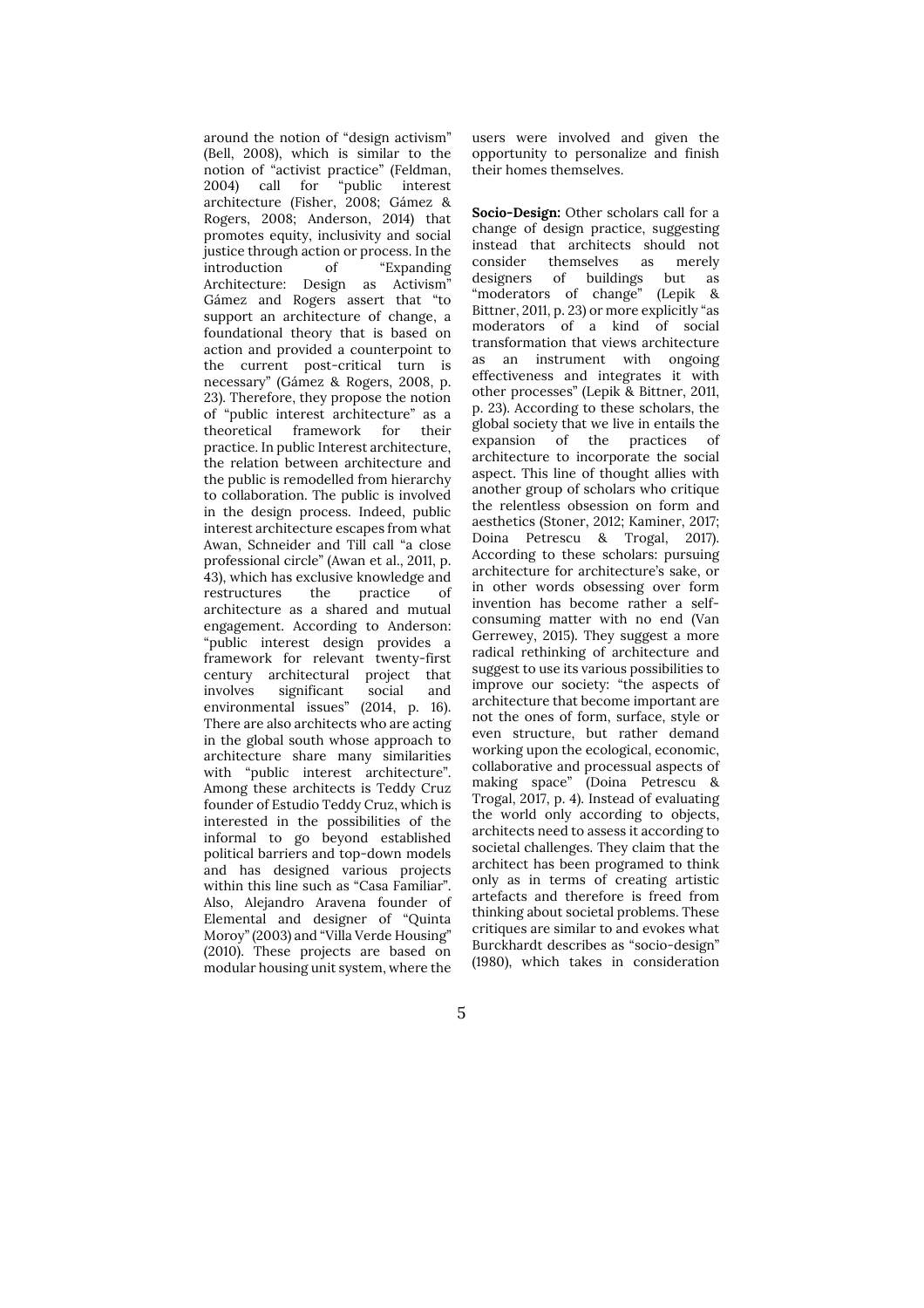people, objects and their respective milieus.

**Agency:** Others take this debate beyond the critical discourse in architecture and propose the notion of "agency". In 2009, "Footprint: Delft School of Design Journal" dedicated an entire issue to theorizing the concept of Agency and making it into a category of contemporary thinking in architecture (Doucet & Cupers, 2009). Schneider and Till developed the notion further in the book "spatial agency: other ways of doing architecture" (Awan et al., 2011). The spatial agency group, which is based in the university of Sheffield. position their work within Lefebvre social production of space to broader architectural practice beyond form giving, and assert that architectural knowledge is not limited to and exclusive professional circle. This approach places the practices of architecture within the social production of space and rejects the notion that architecture only be produced by "heroic" figures such as architects (Lorne, 2017, p. 270). The spatial agency group calls for collaborative and cooperative methods and "encourage socially oriented design approaches that work with different human and non-human agents so as to open up possibilities that challenges the "status quo" (Lorne, 2017, p. 276). Spatial agency offers the opportunity for architects to practice in a life-changing way, and to surpass the discourse of merely critiquing present day conditions. This means to expand briefs, to initiate projects, to design for uncertainty and temporality, to reclaim and reuse under-used resources and to defy global "neoliberalism" as it reveals itself in the contemporary city (Awan et al., 2011).

Although the architectural scene is starting to recognize such socially and politically engaged architectural

practices, there is not enough publications about them in architectural magazines. Somehow they have failed to reach the pages of the prestigious British architectural magazine the "Architectural Review". However, other magazines offer an open platform for such experimental practices to show their projects and to further discuss their ideas: For example, the Dutch architectural magazine "Volume" published multiple issues on such practices: Engineering Society (July 2008), Architecture of Hope (April 2009). In 2018, the German architectural magazine Arch+ has dedicated an entire issue, showcasing diverse transgressive practices and framing them in form of an "Atlas of commoning". The same Atlas serves as a catalogue for an ifa (Institut für Auslandsbeziehungen) exhibition that started in Berlin in summer 2018 and will tour worldwide for the next ten years. Architectural Design (AD), which often seems to be more concerned with digitalization and automation in architecture, published a special issue untitled: "New Modes: redefining Practice" (Sept./Oct. 2018), featuring texts written by the main advocates of this movement such as the collective Raumlabor or the collective Atelier d'Architecture Autogérée.

#### 3. Conclusion

At the centre of these various discourses there is a strong call for architecture to assert its position as a social and political act in society. These practices went beyond the strong fascination with the architectural object, to stimulate a growing interest in various aspects such as the everyday, the relational, the self-built…etc.

This set of practices which are presented and discussed below, are also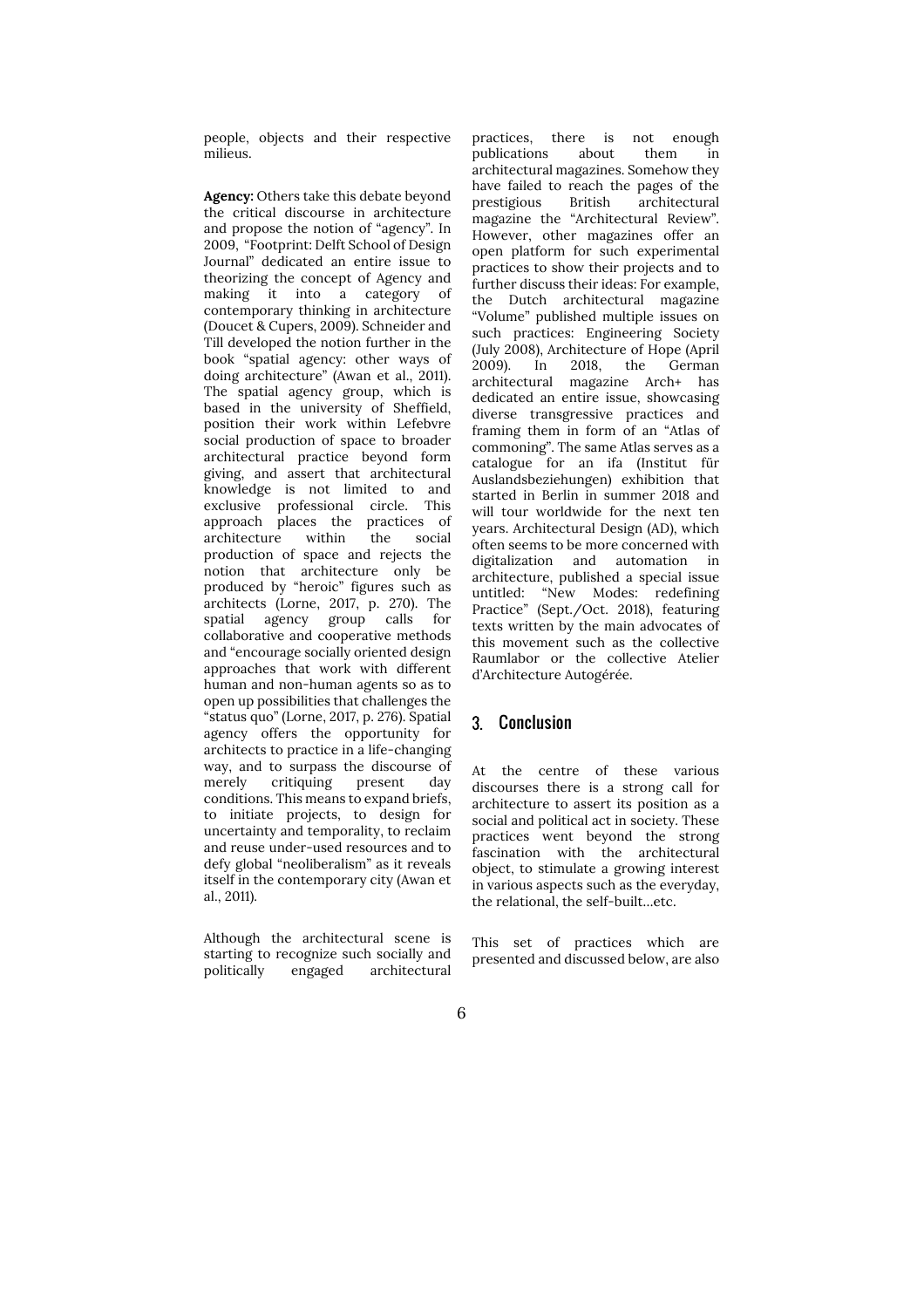inspired from first impressions of the first conducted empirical and ethnographic case study of this PhD project, which is the "Floating University" in Berlin FUB (2018), designed by the collective Raumlabor.

**Focusing on the everyday:** They focus on the everyday life practices, believing that changing the future starts with small steps. But also in the capacities of everyday practices to escape, resist, and navigate the structures made by social, economic and political power. Such projects often negotiate with the communities to understand their everyday needs and integrate this knowledge to create a fruitful and mutual engagement between communities and architects. They also focus on the notion of "the everyday space" because it is constantly changing according to the various activities that it holds, allowing the creation of new social meanings for formerly designed spaces.

**Implementing DIY aesthetics:** They have a certain DIY sensibility and selfbuilt aesthetics. The projects are often on a small scale, and built from recycled or upcycled materials since they are not only easily accessible but also sustainable. Furthermore, the DIY sensibility of these project makes them appear as if they are not yet finished and they are still in progress. Such elements seem to give the users a sense of empowerment since the projects appear as if any ordinary person can build them herself.

**Designing the relational:** These practices propose a different understanding of architecture's relation to society. It suggests that buildings are not only passive vessels in which

-

structures happen but also shapers of these structures. This means that change happens not only through the material organization but also through the relations that inspire and create their design. It remodels the relation between the architects and the users from a "single authorship" to rather a "collective", but also from a "strict hierarchy" to a "malleable network."

**Collaborating with the community:** These practices are community-<br>oriented since they involve and oriented since they involve collaborate with the community during the process of producing the project. They revolve around people needs and aims to strengthen their sense of community. They also intent to address local concerns in various ways. They place the human being at the centre of their attention.

**Assembling atmospheres:** These practices are not in pursue of formal invention, which is often considered to be the subject matter of architectural production. They rather create atmospheres of dreaming, inspiration and spontaneous encounters. They, most importantly, create atmospheres of "hopes in design"<sup>2</sup> .

#### Bibliographical References

- Anderson, N. M. (2014). Public Interest Design as Praxis. *Journal of Architectural Education*, *68*(1), 16–27. https://doi.org/10.1080/10464883.2014.864896
- Awan, N., Schneider, T., & Till, J. (2011). *Spatial agency: other ways of doing architecture*. London: Routledge.
- Bell, B. (2008). Expanding design : Towards Greater Relevance. In *Expanding architecture: Design as Activism* (pp. 14–17). USA: Metropolis Books.
- Bell, B., & Wakeford, K. (2008). *Expanding Architecture: Design as Activism*. USA: Metropolis Books.
- Brenner, N., Marcuse, P., & Mayer, M. (2009). Cities for people, not for profit. *City*, *13*(2–3), 176–184.

Design and Capitalist Development", published in 1976.



<sup>2</sup> Borrowed from Manfredo Tafuri's lats words in his book "Architecture and utopia: